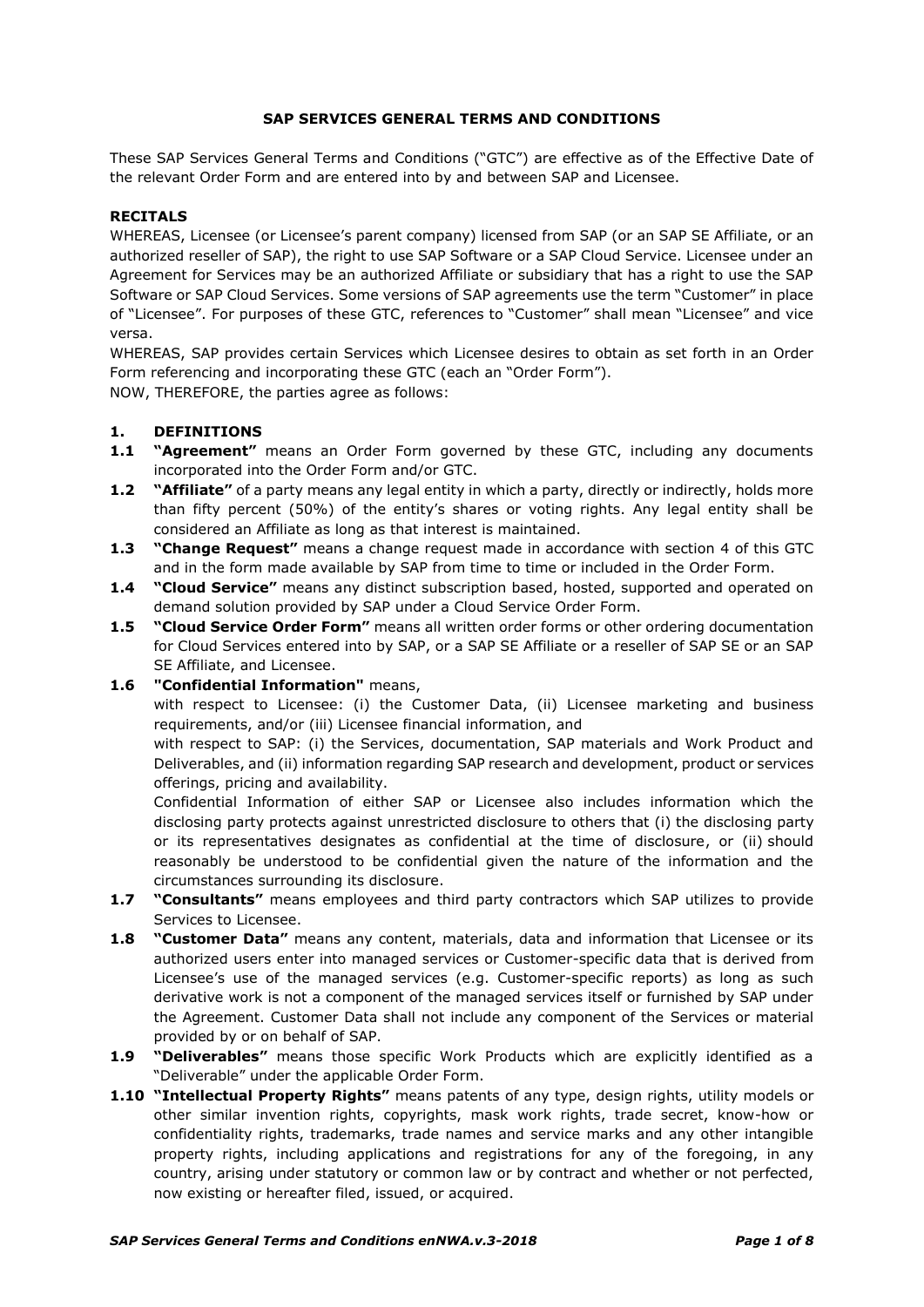- **1.11 "License Agreement"** means the agreement between SAP (or an SAP SE Affiliate, or an authorized reseller of the SAP Software) under which Licensee procured the license rights to use SAP Software or SAP hosted or on demand service*.*
- **1.12 "Material Defect"** means the Deliverable fails to substantially comply with the applicable and corresponding acceptance criteria for that Deliverable set forth in the Order Form.
- **1.13 "Order Form"** means the ordering document for Services that references the GTC.
- **1.14 "SAP Software"** means (i) software products licensed to Licensee as specified in software order forms all as developed by or for SAP, SAP SE and/or any of their affiliated companies and delivered to Licensee; (ii) any new releases, updates or versions thereof made available through unrestricted shipment pursuant to the respective SAP support agreement or warranty obligation and (iii) any complete or partial copies of any of the foregoing.
- **1.15 "Scope Document"** means the document that is provided with and becomes part of the Order Form and which defines sometimes in conjunction with a Service Description the Services to be provided.
- **1.16 "Services"** mean those service(s) as further defined by the specific Service Descriptions and/or Scope Documents under an Order Form.
- **1.17 "Service Description"** means pre-defined descriptions of services found at <http://www.sap.com/servicedescriptions> current as of the effective date of the Order Form which in conjunction with a Scope Document defines the Services to be provided and becomes part of the Order Form.
- **1.18 "Taxes"** means federal, state or local sales, VAT, GST, foreign withholding, use, property, excise, service or similar taxes now or hereafter levied all of which shall be for Licensee's account.
- **1.19 "Work Product"** means any work product or tangible results produced by or with SAP, including works created for or in cooperation with Licensee.

### **2. PROVISION OF SERVICES**

- **2.1** SAP will provide the Services in accordance with the Order Form and these GTC.
- **2.2** SAP may use third party contractors to perform SAP's duties. SAP will be responsible for the performance of the Services of such third party contractors to the same extent as for its own employees.
- **2.3** If any Service, in whole or in part, cannot be provided by SAP due to a Licensee issue and Licensee fails to provide SAP with reasonable advance notice, the time spent by the Consultants on such Service will be charged to Licensee.
- **2.4** Any services, deliverables, and work products provided by SAP to Licensee prior to the execution of an applicable Order Form or a Change Request are the sole property and Confidential Information of SAP and shall be governed by the terms of this Agreement. If no Order Form is completed, all services, Work Products and deliverables must be returned or deleted and must not be used.
- **2.5** All dates with respect to performance of the Services are estimated and time shall not be deemed of the essence.

# **2.6 Acceptance.**

If the applicable Order Form expressly states that the Deliverables are subject to acceptance and does not otherwise specify an acceptance procedure, the following acceptance procedure applies:

- (a) Upon delivery by SAP of a completed Deliverable, Licensee shall have 10 calendar days to accept or reject ("**Acceptance Period**") the Deliverable, due to a Material Defect based on the acceptance criteria set forth in the Order Form for that Deliverable.
- (b) If the relevant Deliverable passes the acceptance criteria set forth in the Order Form, Licensee shall accept the Deliverable. Acceptance will not be unreasonably withheld by Licensee. If Licensee notifies SAP that it has rejected the Deliverable due to a Material Defect, Licensee shall provide written notice, within such 10 day period, specifying the basis of the Material Defect.
- (c) SAP shall have a reasonable period to cure and redeliver the Deliverable for an additional Acceptance Period. If Licensee fails to reject any Deliverable within the Acceptance Period, in a written document specifying the Material Defect, Licensee shall be deemed to have accepted such Deliverable as of the 10th day of the Acceptance Period.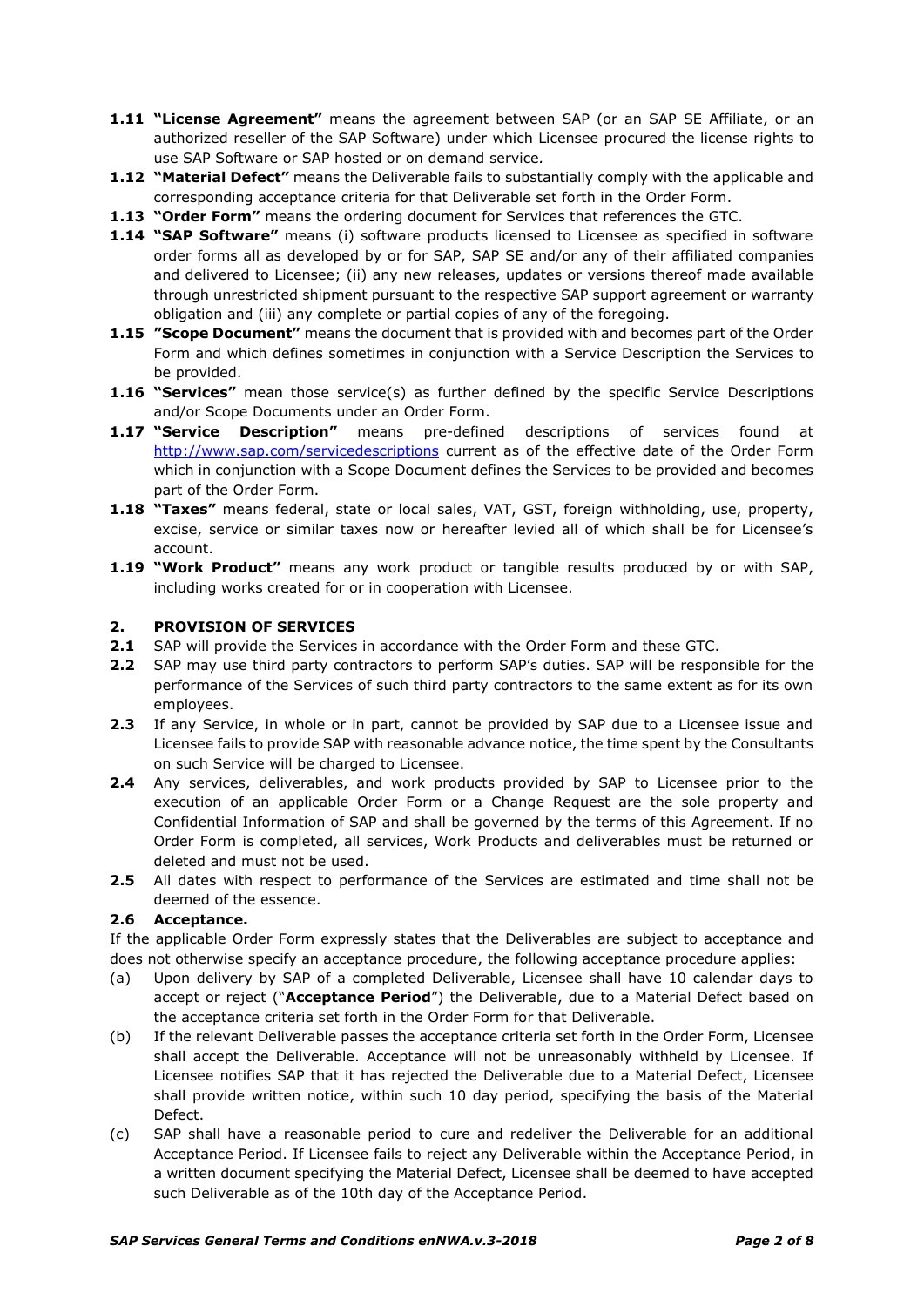- (d) Upon acceptance of a Deliverable, all Services associated with such Deliverable shall be deemed accepted and SAP shall have no further obligation with respect to an accepted Deliverable. Licensee shall not make productive use of a Deliverable, unless it has been accepted by Licensee (either expressly or by passage of time).
- (e) If acceptance criteria are not specified in the Order Form, such Deliverable will be deemed accepted upon delivery.

# **3. LICENSEE'S RESPONSIBILITIES**

- **3.1** Licensee will make the necessary arrangements to allow SAP to perform the Services.
- **3.2** Licensee shall provide and make available all Licensee personnel that SAP reasonably requires in connection with performance of the Services and as may be further addressed in an applicable Order Form.
- **3.3** If the Services are performed at Licensee's site, Licensee agrees to provide necessary access to its site including appropriate access to Licensee premises, computer systems and other facilities.
- **3.4** Licensee shall appoint a contact person with the authority to make decisions and to supply SAP with any necessary or relevant information expeditiously.
- **3.5** Licensee shall ensure to have all necessary license rights including third party license rights required to allow SAP to perform the Services.

### <span id="page-2-0"></span>**4. CHANGE REQUEST PROCEDURES**

- 4.1 Either party can request changes to the Service.
- **4.2** SAP is not required to perform under a Change Request prior to the execution by the parties of the applicable Change Request.

### **5. SATISFACTION WITH PERSONNEL**

If at any time Licensee or SAP is dissatisfied with the material performance of a Consultant or a Licensee project team member, the dissatisfied party shall promptly report such dissatisfaction to the other party in writing and may request a replacement. The other party will use its reasonable discretion in accomplishing any such change (which also, in the case of SAP, shall be subject to staffing availability).

#### **6. COMPENSATION OF SAP**

- **6.1** SAP will provide an invoice specifying the fees for each of the Services in accordance with the terms of the Order Form. Payment is due on date of invoice. SAP reserves the right to apply late payment interest in accordance with applicable law. After written notice, SAP may suspend the provision of Services until payment is made.
- **6.2** Fees and other charges described in the Agreement do not include Taxes. Any applicable direct pay permits or valid tax-exempt certificates must be provided to SAP prior to the execution of the Agreement. If SAP is required to pay Taxes, Licensee shall reimburse SAP for such amounts. Licensee hereby agrees to indemnify SAP for any Taxes and related costs (including those related to the long-term assignment of Consultants), interest and penalties paid or payable by SAP. This Section shall not apply to taxes based on SAP's income.

## **7. TERM AND TERMINATION**

#### **7.1 Term of the GTC.**

These GTC shall commence on the Effective Date and remain in effect unless terminated earlier by either party in accordance with this Section 7.

# **7.2 Termination of the GTC for Convenience.**

Either party may terminate this GTC for convenience upon thirty (30) days' prior written notice to the other party. If these GTC are terminated for convenience prior to the completion of one or more Order Forms, such termination will not affect the continuation of any such Order Form as governed by these GTC.

#### **7.3 Term of an Order Form or Service.**

Each Order Form and Service shall be effective on the effective date set forth in that Order Form, and shall remain in effect until end of term or completion of the Services in accordance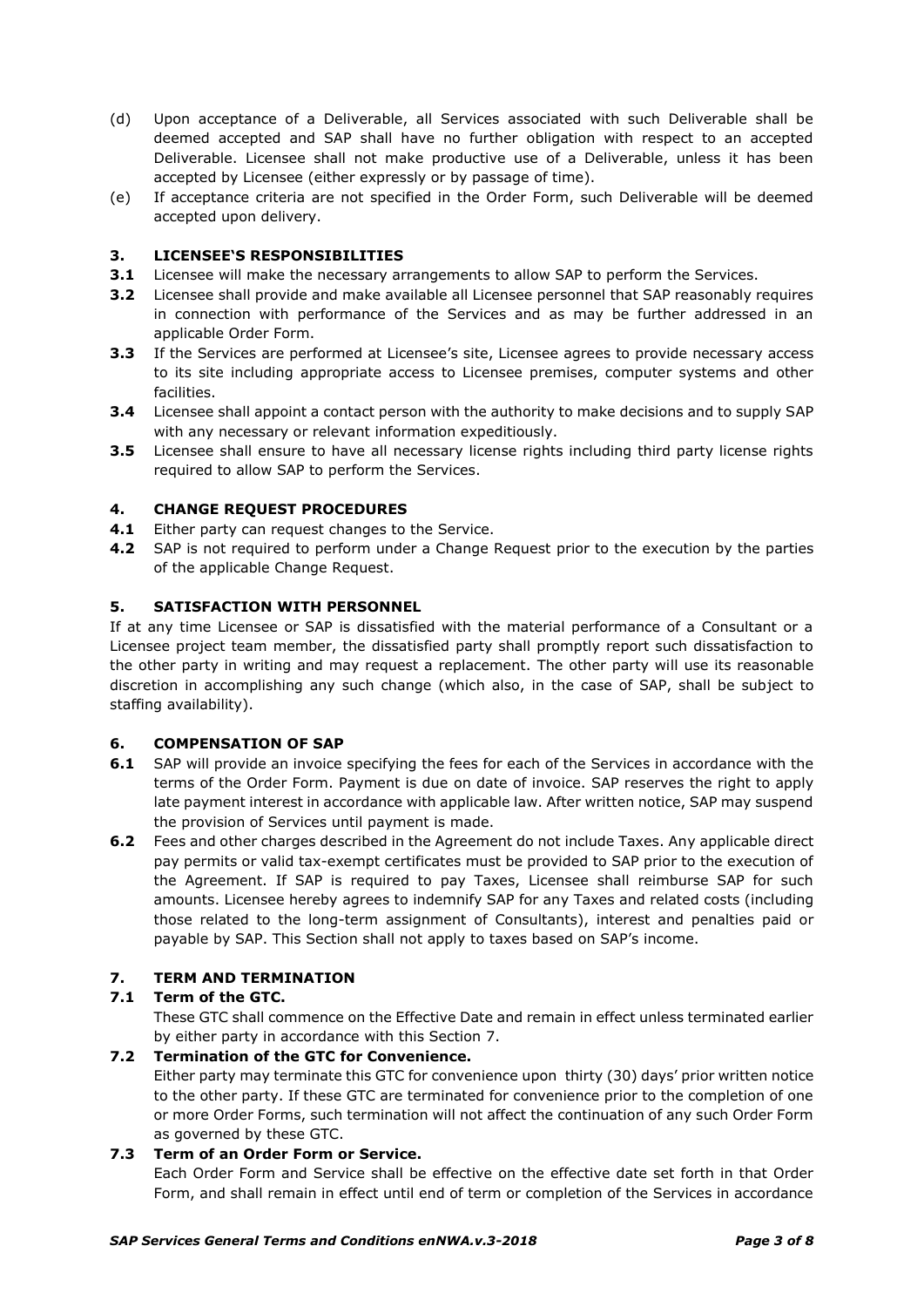with the Order Form, the respective Service Description or Scope Document, or terminated earlier by either party in accordance with this Section 7. For clarity, the termination of any particular Service in accordance with this Section 7 shall not cause or result in the termination of any other Services ordered under the same Order Form nor reduce Licensee's liability for payments to SAP.

### **7.4 Termination of an Order Form for Convenience.**

Except as otherwise agreed in an Order Form, each Order Form (excluding fixed-price Services and excluding subscription or monthly reoccurring Services) may be terminated by either party subject to thirty (30) days' prior written notice to the other party.

### **7.5 Termination of Agreement and/or an Order Form for cause.**

Either party may terminate these GTC and/or an Order Form for cause:

- (a) upon thirty (30) days prior written notice of the other party's material breach of any provision (including more than thirty (30) days delinquency in Licensee's payment of any money due hereunder or any Order Form) of the Agreement unless such party has cured such breach during such thirty (30) day period; or
- (b) immediately if the other party files for bankruptcy, becomes insolvent, or makes an assignment for the benefit of creditors, or otherwise materially breaches Sections 9 or 14.

# **7.6 Effect of Termination.**

Licensee shall be liable for payment of all costs, fees and expenses up to the effective date of termination for (i) any completed, partially completed or scheduled Services from any phase or milestone; (ii) any reasonable committed costs or expenses; (iii) any non-refundable travel costs including visa costs and related expenses.

All Confidential Information of the other party provided in connection with this Agreement in the possession of such party shall, subject to any legal retention rights and upon request of the other party be returned to the disclosing party or destroyed with certification of such destruction from an individual of authority to bind the respective party. The obligation to return or destroy Confidential Information does not apply to Work Products that are provided by SAP to Licensee, unless the Order Form or Agreement is terminated by SAP in accordance with section 7.5 herein.

# **8. INTELLECTUAL PROPERTY RIGHTS**

- **8.1** All title to and rights in the Services, Deliverables and Work Products, and all Intellectual Property Rights embodied therein, including techniques, knowledge or processes of the Services and/or Deliverables (whether or not developed for Licensee), shall be the sole and exclusively property of SAP and SAP SE. Licensee agrees to execute and to ensure its third parties execute such documentation as reasonably necessary to secure SAP's or SAP SE's title over such rights.
- **8.2** Once all amounts due under an Order Form are paid in full and all claims have been satisfied, Licensee is granted a non-exclusive, non-transferable license for the duration of the license granted under the License Agreement, so long as Licensee complies with the terms of the License Agreement and this Agreement to use any Deliverables and Work Products provided to it by SAP under a relevant Order Form under this Agreement in order to run Licensee's and its Affiliates' internal business operations, and otherwise to the same extent as Licensee is granted a license to use the SAP Software, documentation and SAP Confidential Information in the License Agreement. Licensee may allow its third-party service providers to access the Deliverables, Work Product and Services of SAP solely for purposes of supporting the Licensee or Affiliates and provided that such third-party service provider is obligated under substantially similar written terms to protect SAP Confidential Information and Licensee shall be responsible for any breach as if by Licensee.
- **8.3** Licensee must immediately notify SAP in writing if any third-party gains unauthorized access to SAP proprietary materials or Confidential Information. Licensee shall take all reasonable steps to stop such unauthorized access.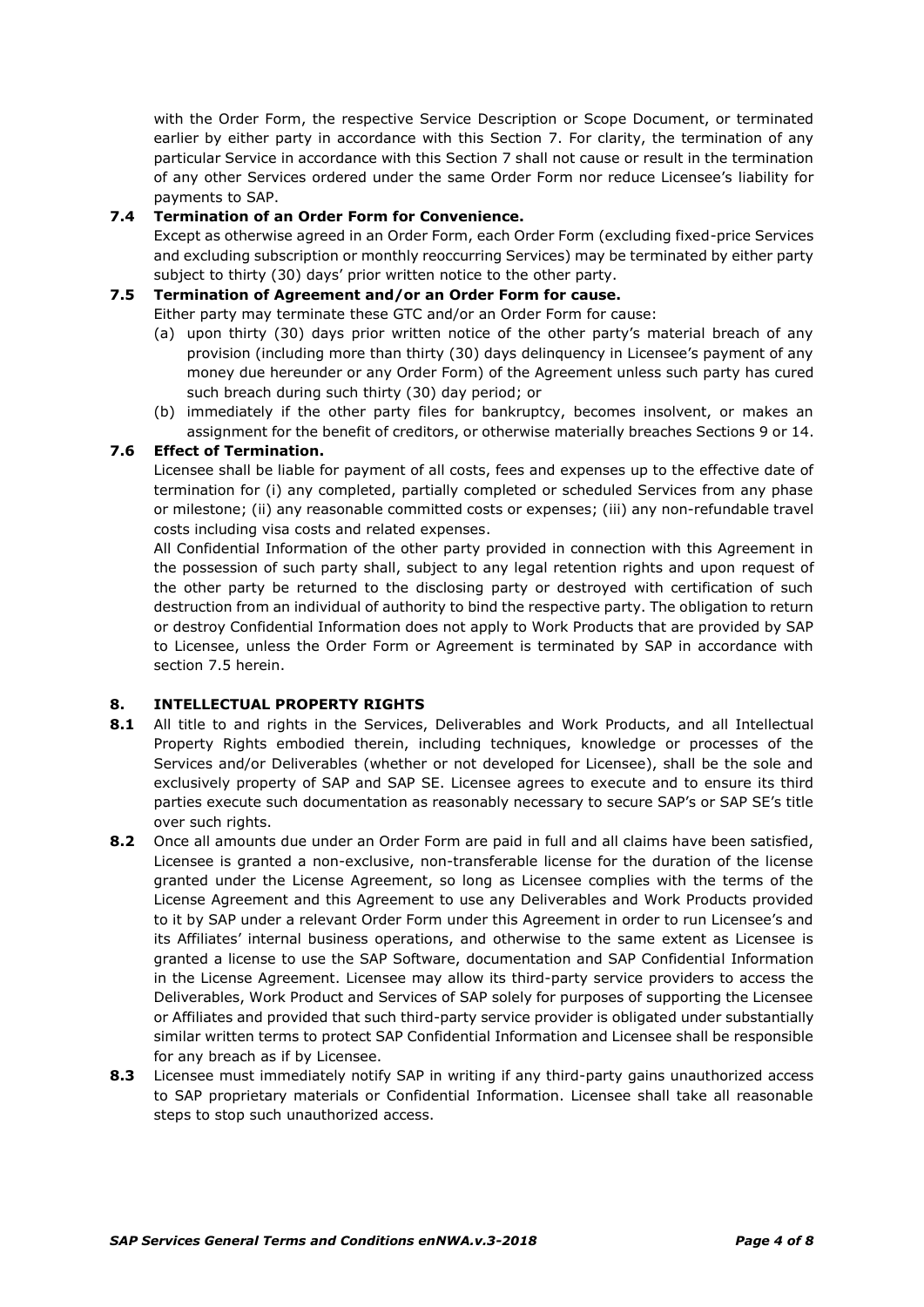# **9. CONFIDENTIALITY**

- **9.1** Use of Confidential Information.
	- (a) The receiving party will protect all Confidential Information of the disclosing party as strictly confidential to the same extent it protects its own Confidential Information, and not less than a reasonable standard of care. Receiving party will not disclose any Confidential Information of the disclosing party to any person other than its personnel, representatives or Authorized Users whose access is necessary to enable it to exercise its rights or perform its obligations under the Agreement and who are under written obligations of confidentiality substantially equivalent to those herein. Licensee will not disclose the Agreement or the pricing to any third party. Notwithstanding this section, a receiving party may use in its business activities the ideas, concepts and know-how related to the technology contained in the other party's Confidential Information and retained in the unaided memories of the other party's employees who have access to such Confidential Information in connection with the Services.
	- (b) In the event of legal proceedings relating to the Confidential Information, the receiving party will cooperate with the disclosing party and comply with applicable law (all at disclosing party's expense) with respect to handling of the Confidential Information.

# **9.2 Exceptions.**

The restrictions on use or disclosure of Confidential Information will not apply to any Confidential Information that:

- (a) is independently developed by the receiving party without reference to the disclosing party's Confidential Information,
- (b) is generally available to the public without breach of the Agreement by the receiving party,
- (c) at the time of disclosure, was known to the receiving party free of confidentiality restrictions, or
- (d) the disclosing party agrees in writing is free of confidentiality restrictions.

# **9.3 Publicity.**

Neither party will use the name of the other party in publicity activities without the prior written consent of the other, except that Licensee agrees that SAP may use Licensee's name in customer listings or quarterly calls with its investors or, at times mutually agreeable to the parties, as part of SAP's marketing efforts (including reference calls and stories, press testimonials, site visits, SAPPHIRE participation). Licensee agrees that SAP may share information on Licensee with SAP SE and its Affiliates for marketing and other business purposes and that it has secured appropriate authorizations to share Licensee employee contact information with SAP SE and its Affiliates.

#### **10. FEEDBACK**

Licensee may at its sole discretion, provide SAP (or as used herein SAP SE or other SAP entity) with input, comments or suggestions from Licensee, regarding SAP's business and technology direction and/or the possible creation, modification, correction, improvement or enhancement of the software, products and/or services of SAP, (collectively "**Feedback**"). Licensee grants to SAP SE a nonexclusive, perpetual, irrevocable, worldwide, transferable, royalty-free license, with the right to sublicense through multiple tiers, to use, publish, disclose, perform, copy, make, have made, use, modify, create derivative works, distribute, sell, offer for sale and otherwise benefit from Feedback in any manner and via any media.

#### **11. WARRANTY**

# **11.1 Good industry practices.**

- SAP warrants that
- (a) its Services will be performed in a professional workman-like manner by Consultants with the skills reasonably required for the Services; and
- (b) for ninety (90) days following provision of the Service, the Deliverables will materially conform with the applicable specifications for that Deliverable. For clarity, the warranty period for Deliverables (if any) resulting from any subscription based Services will in no event exceed the termination date of the subscription based Services.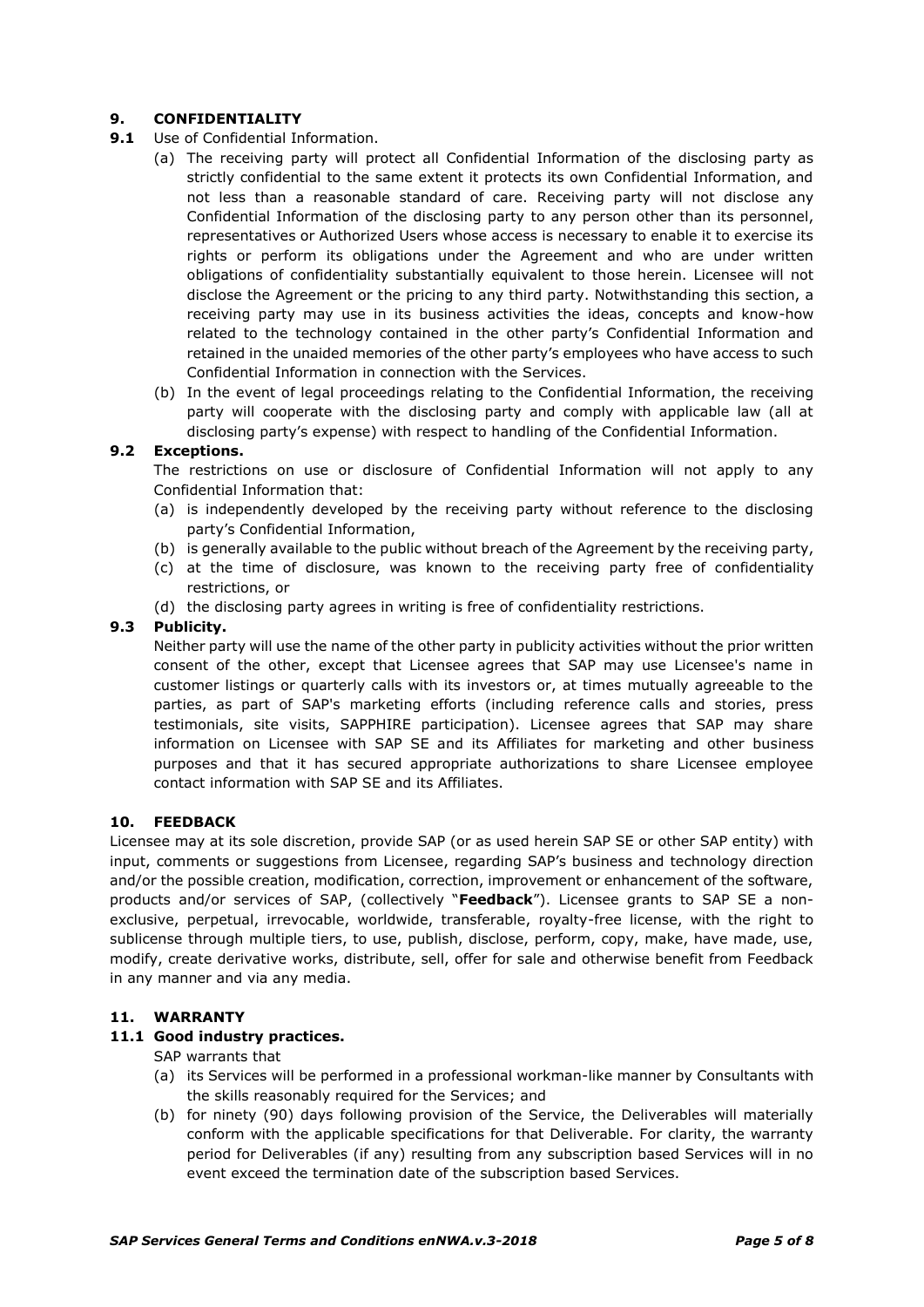SAP does not warrant error-free or uninterrupted operation of any Service or Deliverable or that SAP will correct all non-conformities.

### **11.2 Notification.**

Licensee shall notify SAP within ninety (90) days of provision of the Service or Deliverable in writing of the alleged warranty breach and provide SAP with a precise description of the problem and all relevant information reasonably necessary for SAP in order to rectify such warranty breach.

#### **11.3 Remedy.**

Provided Licensee has notified SAP in accordance with section 11.2 of a warranty breach and SAP validates the existence of such warranty breach, SAP will, at its option:

- (a) re-perform the applicable Services or Deliverable;
- (b) refund the fee paid or reallocate quota for the specific non-conforming Service or Deliverable.
- This is Licensee's sole and exclusive remedy for a warranty breach.

#### **11.4 Exclusions.**

This warranty shall not apply

- (a) if the Deliverables are not used in accordance with any applicable documentation provided or
- (b) if the alleged warranty breach is caused by a modification to the Deliverable, Licensee or third-party software.

#### **11.5 Disclaimer.**

SAP and its licensors disclaim all warranties express or implied or statutory, including without limitation, any implied warranties of merchantability or fitness for a particular purpose except to the except to the extent that any warranties implied by law cannot be validly waived.

# **12. THIRD PARTY CLAIMS**

- **12.1** SAP shall defend (at its sole expense) Licensee against claims brought against Licensee by any third party alleging that Licensee's use of the Deliverables, in accordance with the terms and conditions of the Agreement, constitutes an infringement or misappropriation of a patent claim(s), copyright, or trade secret rights. SAP will pay damages finally awarded against Licensee (or the amount of any settlement SAP enters into) with respect to such claims. This obligation of SAP shall not apply if the alleged infringement or misappropriation results from (a) use of the Deliverables in conjunction with any other software, services, or any product, data or apparatus that SAP did not provide; or
	- (b) anything Licensee provides including configurations, instructions or specifications;
	- (c) a modification of the Deliverable by Licensee or by a third party on behalf of Licensee or
- (d) any use not permitted by the Agreement. **12.2** In the event a claim under Section 12.1 is made or in SAP's reasonable opinion is likely to be made, SAP may, at its sole option and expense:
	- (a) procure for Licensee the right to continue using the Deliverable under the terms of the Agreement; or
	- (b) replace or modify the Deliverable to be non-infringing without material decrease in functionality.

If these options are not reasonably available, SAP or Licensee may terminate the Agreement to the affected Deliverable upon written notice to the other.

- **12.3** Licensee shall defend SAP and its affiliated companies against claims brought against SAP by any third party arising from or related to
	- (a) any Licensee use of the Services in violation of any applicable law or regulation;
	- (b) an allegation that the Customer Data, Licensee's use of the Services or anything Licensee has provided to SAP including access to third party software or proprietary information violates, infringes or misappropriates the rights of a third party.

The foregoing shall apply regardless of whether such damage is caused by the conduct of Licensee and/or its named users or by the conduct of a third party using Licensee's access credentials.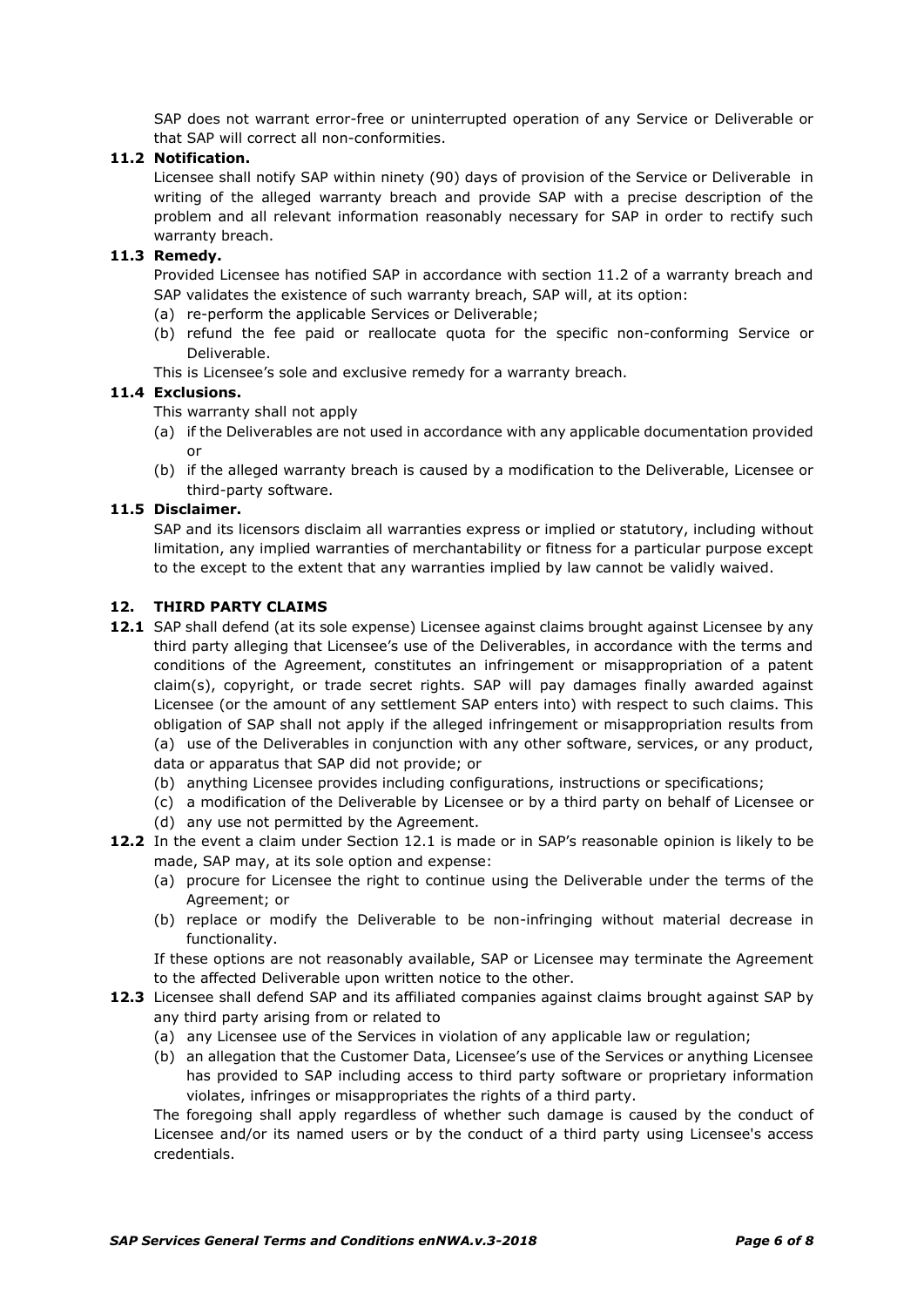- **12.4** The obligations under this Section 12 are conditioned on
	- (a) the party against whom a third-party claim is brought timely notifying the other party in writing of any such claim, provided however that a party's failure to provide or delay in providing such notice shall not relieve a party of its obligations under this Section 12 except to the extent such failure or delay prejudices the defense;
	- (b) the party who is obligated hereunder to defend a claim having the right to fully control the defense of such claim; and
	- (c) the party against whom a third-party claim is brought reasonably cooperating in the defense of such claim. Any settlement of any claim shall not include a financial or specific performance obligation on or admission of liability by the party against whom the claim is brought, provided however that SAP may settle any claim on a basis requiring SAP to substitute for the Services any alternative substantially equivalent non-infringing services. The party against whom a third-party claim is brought may appear, at its own expense, through counsel reasonably acceptable to the party obligated to defend claims hereunder. Neither party shall undertake any action in response to any infringement or misappropriation, or alleged infringement or misappropriation that is prejudicial to the other party's rights.
- **12.5** The provisions of this Section 12 state the sole, exclusive, and entire liability of the parties, their Affiliates and their licensors to the other party, and is the other party's sole remedy, with respect to third party claims covered hereunder and to the infringement or misappropriation of third-party intellectual property rights.

# **13. LIMITATION OF LIABILITY**

Notwithstanding anything herein to the contrary, except for damages resulting from (i) unauthorized use or disclosure of Confidential Information (including Customer Data), or (ii) damages resulting from death or bodily injury arising from either party's gross negligence or willful misconduct, or (iii) SAP's right to collect unpaid fees, under no circumstances and regardless of the nature of the claim shall either party (or their respective Affiliates or SAP's licensor's) be liable to each other to or any other person or entity under the Agreement for an amount of damages in excess of the fees paid for the applicable Services under the relevant Order Form or in the case of subscription based Services or Services with monthly reoccurring fees, the fees paid in the twelve (12) month period preceding the date of the incident giving rise to the liability, or, any special, incidental, consequential, or indirect damages, loss of good will or business profits, work stoppage or for exemplary or punitive damages.

#### **14. ASSIGNMENT**

Licensee may not, without SAP's prior written consent, assign, delegate, pledge, or otherwise transfer this Agreement, or any of its rights or obligations under this Agreement, or the Work Products and Deliverables or SAP Confidential Information, to any party, whether voluntarily or by operation of law, including by way of sale of assets, merger or consolidation. SAP may (i) assign this Agreement to any of the SAP SE Affiliates or (ii) subcontract all or part of the work to be performed under this Agreement to a qualified third party.

#### **15. GENERAL PROVISIONS**

#### **15.1 Severability.**

If any provision of the Agreement is held to be invalid or unenforceable, the invalidity or unenforceability will not affect the other provisions of the Agreement.

## **15.2 No Waiver.**

A waiver or non-enforcement against any breach of the Agreement or obligation under the Agreement is not deemed a waiver of any other breach or obligation.

#### **15.3 Electronic signature.**

Electronic signatures that comply with applicable law are deemed original signatures.

#### **15.4 Notice.**

All notices will be in writing and given when delivered to the respective offices of SAP and Licensee at the addresses first set forth above with copy to the legal department.

#### **15.5 Independent Contractor.**

The relationship of SAP and Licensee established by this Agreement is that of an independent